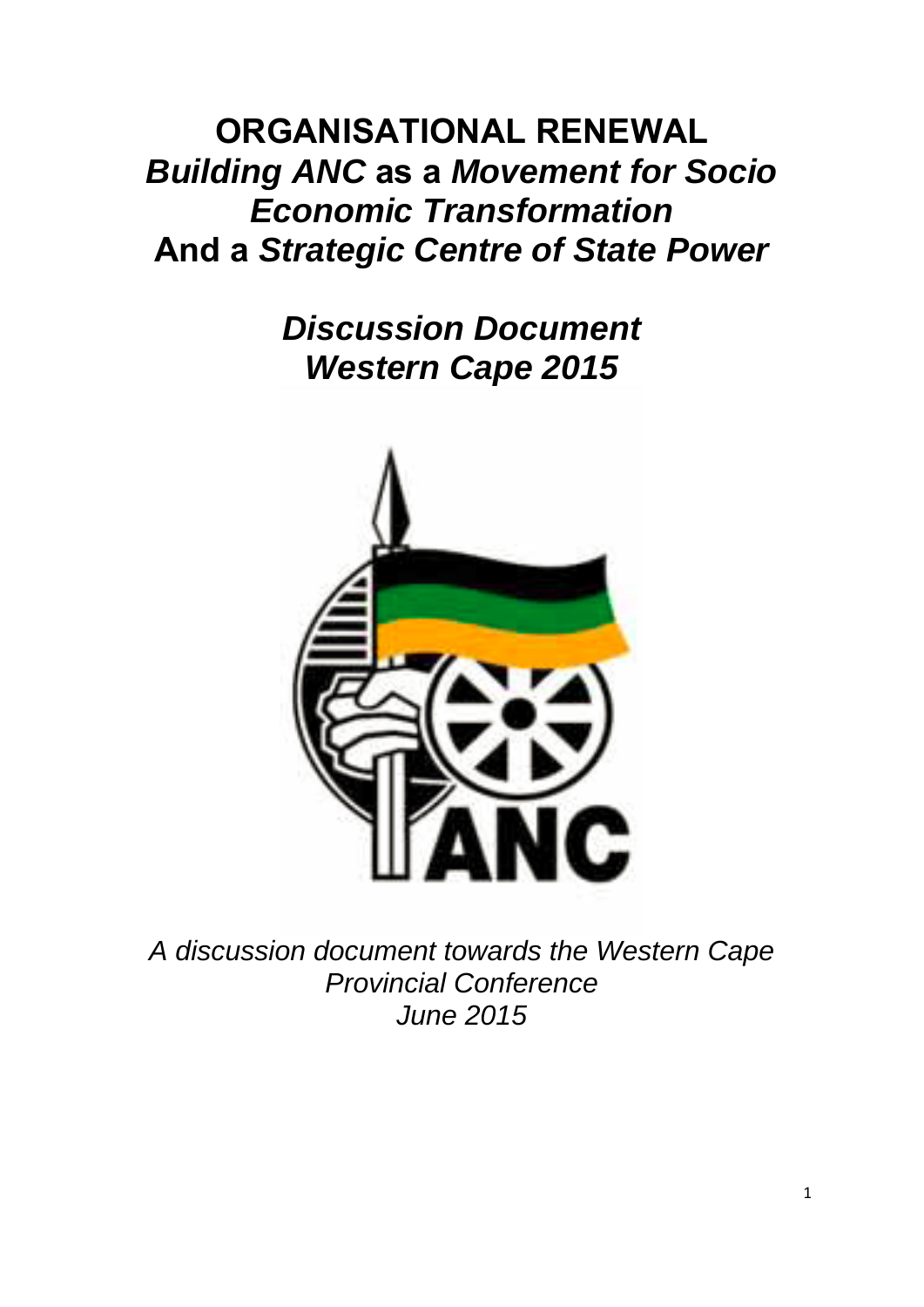#### **1. INTRODUCTION**

The 1994 democratic breakthrough saw the ANC elected into power under the leadership of our icon Comrade Nelson Mandela. In the Western Cape, the ANC has never attained an overwhelming electoral victory (50%+1). In 2004, the ANC came closer by attaining 46% and went backward to about 31% in 2009. Critical to these setbacks was the emergence of deep rooted divisions caused by factionalism that have assumed a permanent state, rife divisions, petty squabbles, rumour mongering, gatekeeping, racial divisions, within the organisation. These divisions played themselves in the public arena and contributed to the ANC losing state power both at the provincial government level in 2009 and in the majority of municipalities in 2011.

These persistent challenges of the 3 demons of factionalism; divisions and intra racism have haunted the ANC's organisational growth; threatened and weakened its successes made when it was in power. The provincial leadership has been seized with the responsibility of to find political solution, build unity and cohesion. It is in this context that the words of one of the late Comrade Govern Mbeki once defined the organisation as 'the collective ability to solve the problems of the people and as a weapon of struggle through which the masses constantly strive to transform their adverse conditions'.

In the recent past the ANC in this province has witnessed the symptoms of reemergence of factionalism and disunity within its ranks. The leadership worked tirelessly and seriously embarked on the resuscitation strategy to save the organisation from the state of collapse and renew the organisational culture and traditions of unity; cohesion and organisational political discipline going back to basics, the Imvuselelo Campaign.

Following the NWC intervention the PEC was posed to respond to three critical questions, namely

1) What must be done to deal with the problems of the factionalism and divisions and the thereby promotion of Unity and Cohesion?

2) What strategy must be put in place to deal with the mobilisation and organisation building in the Coloured Community and consolidate the African and Rural Base?

3) What must be done to deal with challenge of racism?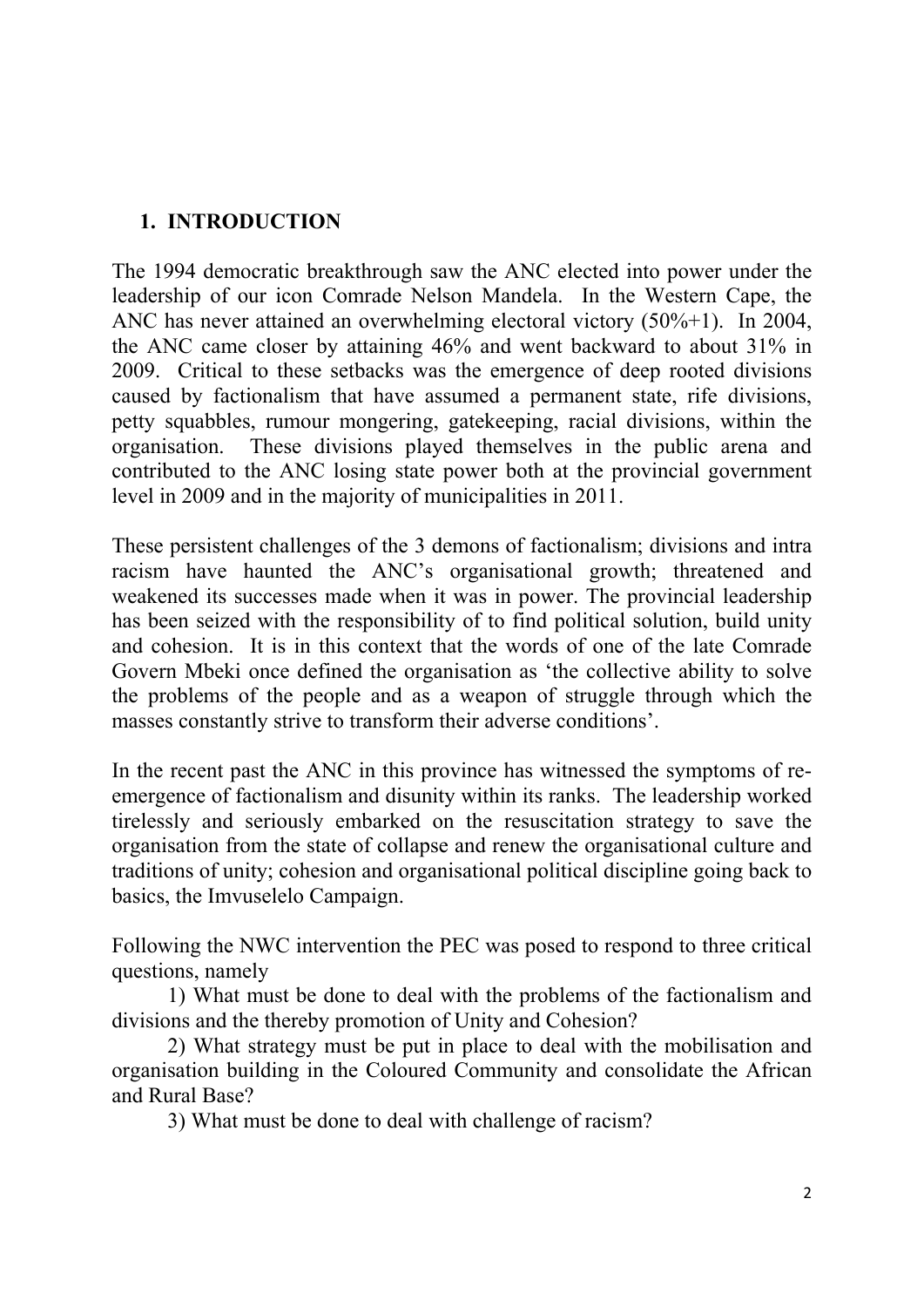These questions were responded by developing and implementing programmes such as Cadre Forums, BGMs, and Service Delivery Campaigns across the province. Through these struggles we should be able to inculcate the spirit of solidarity amongst various communities and classes.

In these deliberations the ANC members were encouraged to liberate themselves from the mental enslavement in that whilst lobbying and caucuses are allowed going to conferences, they must seize after conferences and members and elected leadership must arise above petty politics and extend olive hand to each other and work with everyone in building unity and cohesion.

### **2. ORGANISATIONAL RENEWAL**

It will be disingenuous to suggest that factionalism, ill-discipline and in-fighting started in 2011. We must also dismiss the subjective inclination to personalize organisational challenges and attribute them to specific individuals. This approach is both ahistorical and unscientific. While individuals have a role to play in history, new organisational challenges can only be overcome through an organisational and mass approach. The aim of organisational renewal is to comprehensively address all the challenges faced by our movement. We need to put in place measures and take urgent steps to address our weaknesses.

We have to draw lessons from our history but be bold enough to imagine new solutions and new ideas that will endure and survive future storms. As we move towards the 2016, we need the kind of ANC that is enduring and 'built to last', a transformative movement that will remain powerful for progressive change right into the future. We will draw inspiration from our forebears while at the same time acknowledging that some of the challenges we face are unique to our times and circumstances of being an opposition party.

The wise words of the late Comrade Walter Sisulu are instructive and encouraging in this context, "Every organisation engaged in national liberation constantly has to analyse, isolate and search for solutions crucial both to its continued existence and growth, and to the success of the struggle as the whole.... in a certain sense, the story of our struggle is a story of problems arising and problems being overcome" Prison Reflections, Walter Sisulu, 1976.

There are four critical common problems negatively affecting the ANC branches wherever they are located;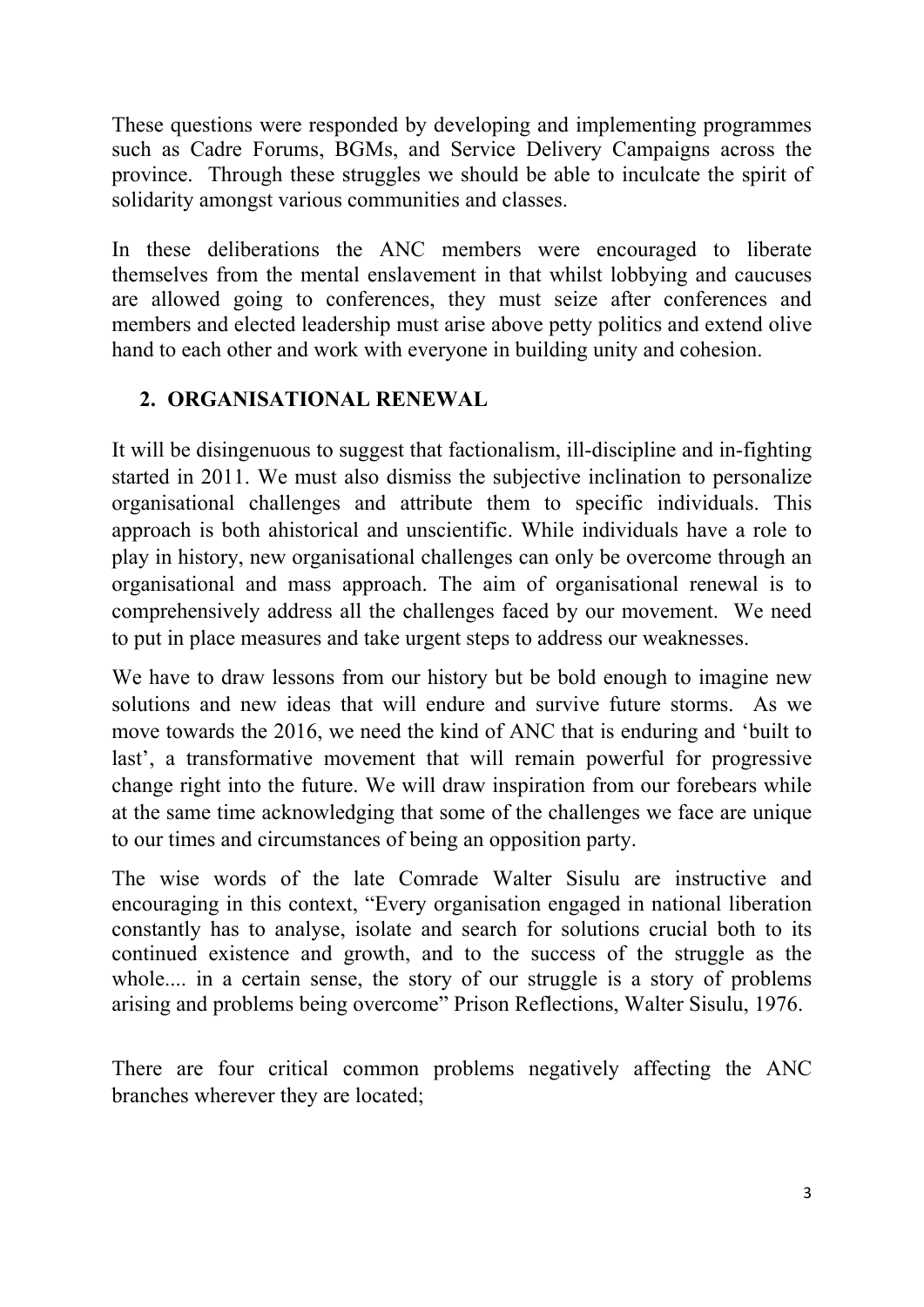- 1) Seasonal activists and politics of the rulership. The branches are active only in the run-up to elective conferences and list processes when leaders are to be elected and public representatives deployed.
- 2) Bureaucratisation and personalisation of branch politics. The branch meetings are dominated by administrative matters and personal squabbles rather than debates socio political challenges affecting communities.
- 3) Inability of the ANC branches to provide leadership to communities struggles
- 4) Collapse of the ANC's value system the breakdown of political discipline, rampant factionalism and selective application of discipline amongst ANC members. That violence and intimidation are fast replacing voice of reason and debate as the mode of engagement.

A set of practical interventions to cultivate grassroots developmental activism whose primary focus is to solve the problems of communities, as a critical response to the dangers of atrophy is envisaged. This requires "renewal from below". Politically-vibrant and community-oriented branches can rescue the organisation.

#### **Community/ Issue - Based Mobilization**

The M-Plan was introduced in the early 1950s to enable the movement to survive under difficult conditions. According to our Icon the late Comrade Nelson Mandela, the underlying four principles of the M-Plan were to:

a). Consolidate congress machinery (ANC);

b). Enable the transmission of important decisions taken at a national level to every member of the organisation without calling public meetings and issuing press statements;

c). Build local branches which will be able to represent the will of the people and

d). Extend and strengthen the ties between congress and the people and consolidate congress leadership.

In our context as the opposition party, the ANC branches and Alliance partners must be at the centre of championing the community campaigns. They must continue to work with progressive forces in pursuit of these struggles. As in the past, such organisations like SASCO had campaigned against financial exclusion, Pagad campaigned against drugs and crime, TAC campaigned for HIV treatment, Western Cape Anti-eviction and Abahlali Basemjondolo campaigned for houses, Ilitha Labantu campaigned violence against women and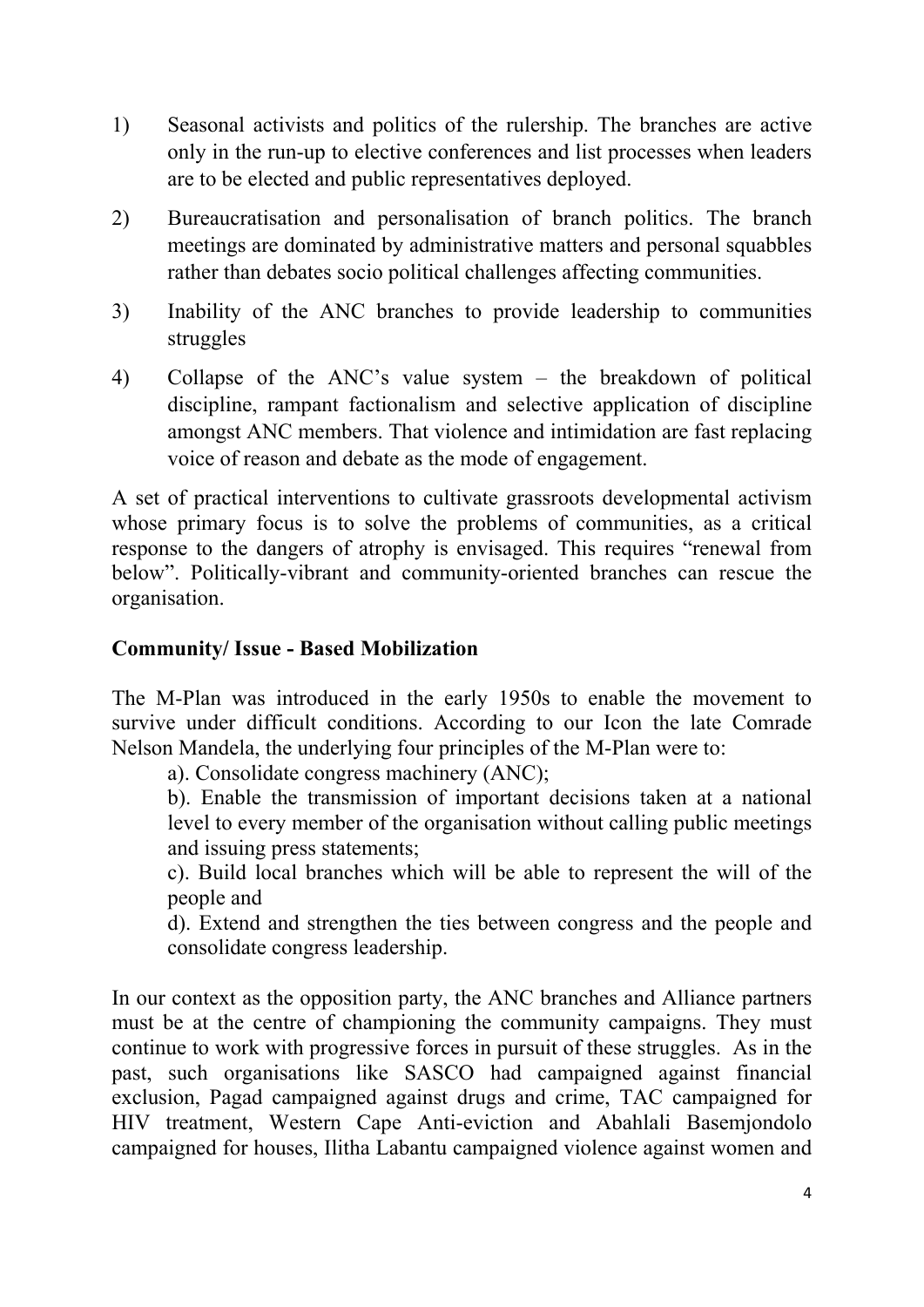gender campaigns including gay and lesbian program, and most recently the Seskhona Movement campaigned for better and dignified sanitation in informal settlements.

The ANC and Alliance partners must link these campaigns with the broader struggle for push back to the DA agenda and reclaiming the Western Cape. The leadership should continue to engage all these organisations as partners in changing the immediate political landscape and should follow a multi-pronged processes and strategies.

These struggles are critical to the ANC strategic relevance and being the hope and dreams of the masses in making their choice on voting being informed by their recent past and their assessment of the future prospects.

As Cabral points out, *"Always bear in mind that the people are not fighting for ideas, for the things in anyone's head. They are fighting to win material benefits, to live better and in peace, to see their lives go forward, to guarantee the future of their children. . ."*

### **Cadre Development**

*"Cadre policy, if it is to be correct, must proceed fully from the requirement of the revolutionary task. The revolution needs a contingent of cadres who are equal to their political tasks, with regards to their number and quality as well as their composition, a contingent of cadres capable of fulfilling to the highest degree the requirements of the political tasks of each period*" *(Le Duan, Some Present Tasks)*.

In the 1950s, the ANC recruited and trained volunteers politically and ideological in order to enhance their spirit and determination in the Defiance Campaign, and during the process towards the adoption of the Freedom Charter. From the 1960s onwards, the movement trained and deployed cadres to carry out the political line in all the four pillars of the struggle.

The political education curriculum should enable us to deliberately produce a new type of an all-round cadre who:

- Understands ANC history, policies, values, principles and culture and have the attitude, know ledge, skills and discipline to serve the people with distinction:
- Understands the dynamics of our changing society and is committed to taking practical steps in the daily life to push the frontiers of fundamental transformation;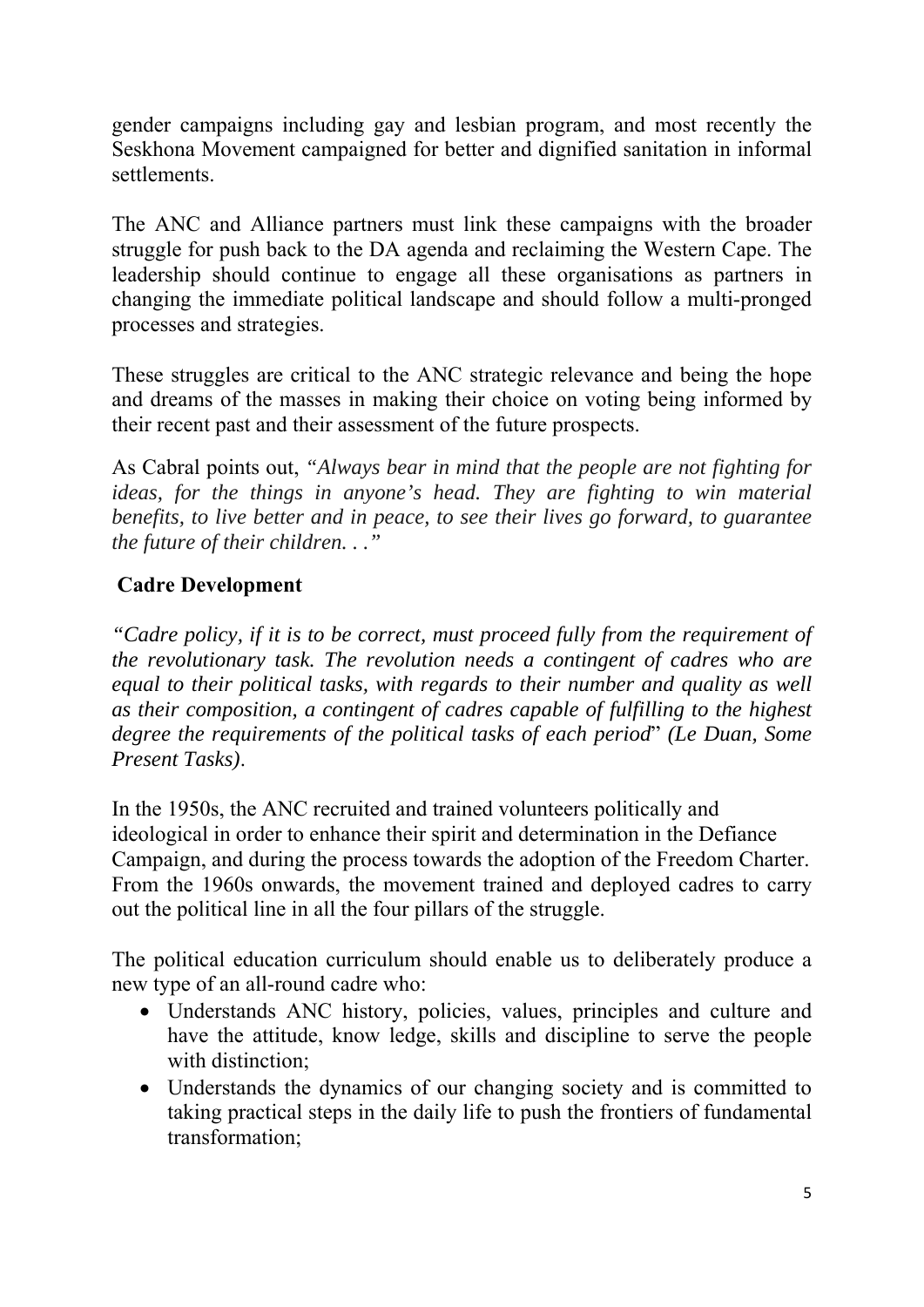- Understands the dynamics of the international situation and has the basic skills to analyse and interpret events and processes unfolding rapidly in the world;
- Have a general understanding of all the pillars of the NDR.

### **National Question**

Characterised by white minority rule, conquest and dispossession of land and wealth, undisguised white monopoly capital over economic power, cheap labour system, repressive state' Cde Pallo Jordan. This laid the basis for intricate race and class domination. Apartheid was however also a racial hierarchy, graded on the basis of skin colour, resulting in a high degree of differentiation among the oppressed in terms of job opportunities, access to certain types of training, the exercise of property rights, etc. At the core of the system of national oppression was the conquest and domination of the African majority who were the most exploited and oppressed.

These racial exclusions were institutionalised in the 1909 Act of Union, then by extension differentially applied to the other Blacks. Indians, as a numerically weak minority of recent immigrants, were the easiest victims. Coloureds, the majority of whom were the descendants of property less servants and former bonded persons, were to witness steady encroachments on their rights well into the 1970s.

National oppression thus found expression in the palpable form of a number of economic, social and developmental indicators - such as poverty and underdevelopment, the low levels of literacy and numeracy among the oppressed communities, their low access to clean water, the non-availability of electricity, their low food consumption, their invariably low incomes, the poor state of their health, the low levels of skills, the generally unsafe environment in which these communities lived, etc. Thus the uprooting of national oppression required, amongst other things, the correction of precisely these conditions.

In the view of our movement the content of freedom and democracy would be the radical transformation of South African society so as to create an expanding floor of economic and social rights for the oppressed majority. The changes that we felt would bring about this transformation were set out in our Programme, the Freedom Charter. Though it is not a programme for socialism, the Freedom Charter envisaged the seizure of economic assets in the land, the mines and monopoly industry as essential to the transformation of South Africa.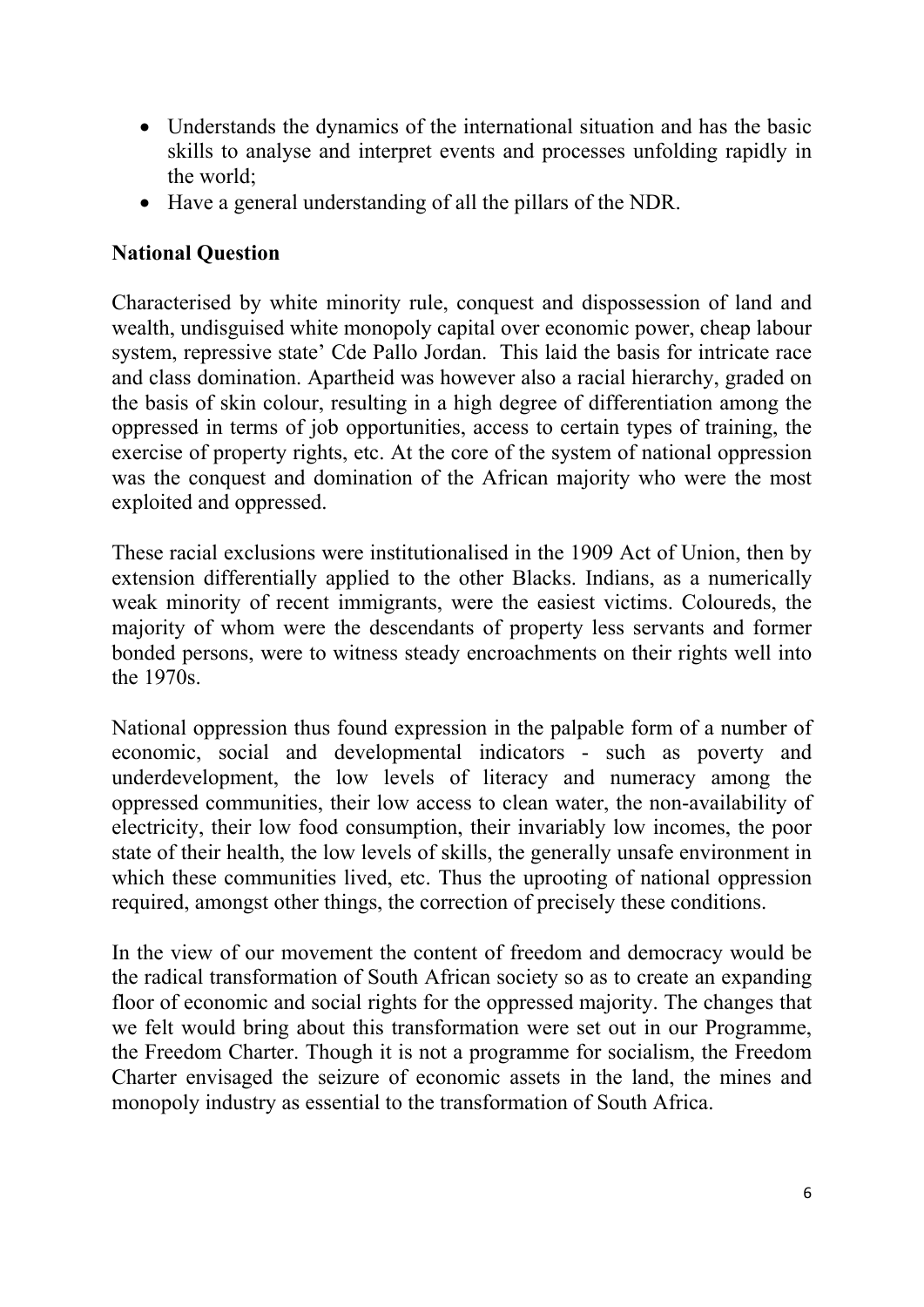In the post-apartheid era, the electoral behaviour of Coloured and Indian working people is unlikely to change until visible delivery on the part of the democratic government demonstrates that there are sufficient resources for all the disadvantaged and the impression has quite deliberately been fostered that affirmative action entails the laying off of Coloured and Indian workers or denying opportunity to Coloured and Indian workers to create opportunities for Africans. The mischievous intent of these practices is obvious and it has already produced handsome returns for the DA in both constituencies.

The issue of nation and identity is central to the objective of building a New South Africa. Culture must reflect the broad aspirations of all citizens and central to that is the issue of language. The ANC must as a minimum campaign promote and support the use of indigenous languages even amongst its members. The multi lingual policy must be promoted as means for improving cultural understanding and foundation for nation building.

### **Proposals**

The PEC must develop a strategic programme of action to give effect to these salient points made in the report, namely:

- The Imvuselelo Campaign and building ANC from below
- Identify community issues including addressing racism both in the ANC and the Western Cape
- Political Education programme and Political School
- Elections Campaign programme

#### **Resolutions**

Whilst we must reaffirm the resolutions of the  $53<sup>rd</sup>$  National Conference of the ANC, we must ensure that these are made available to our structures and form part

The ANC must urgently develop a program to broaden its base to nontraditional base. Increase political education programmes to build capacity of cadres.

ANC Regions must ensure ANC visibility through VD units, especially in Coloured areas; Branches and regions must take responsibility for building the ANC;

We reaffirm the ANC's primary mission as servant of the people and we will only achieve this through sectoral work and campaigns; Sectoral work,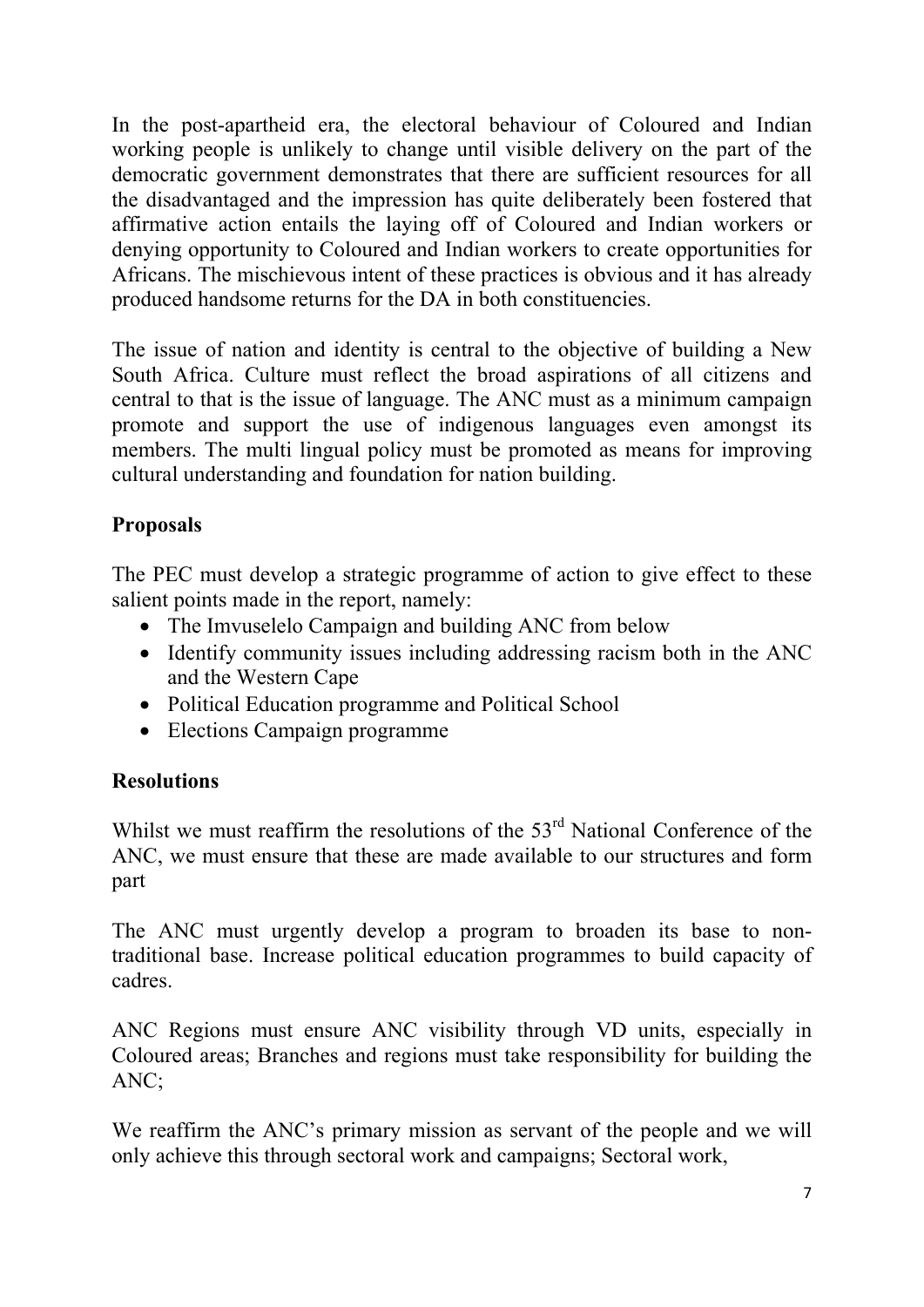especially in Coloured communities must be intensified and finding different strategies in different communities e.g. sports & recreation, arts & culture, faith based organisations must be investigated and implemented; for these, desks must be (re)established e.g. sports desk, arts & culture desk etc;

The issue of gate-keeping must be highlighted and addressed;

ANC structures must find a way and training be done in order to use ICT, especially for young people, social media/networks; finding cadres to do this kind of work must be pursued; we must further urge that social media not be used to insult or breakdown the ANC but to build ANC structures and mobilise;

In respect of the Leagues (Women's and Youth League), the issue of parallel structures and bogus branches must be pursued and resolved;

On the issue of Political education we must stop theorising on the issue and implement a strong programme of action; a strong and proper links with UWC School of Government must be formed and the political school of the province be based there; a political education programme must be established;

Courses of the programme must be accredited; public reps too must undergo this programme; certain modules must be designed for public reps, future public reps must undergo particular programmes (preparing them for their role);

Leadership too, at all levels, must undergo political education and Western Cape must look at the model of Gauteng Province in ensuring a good political education programme; exchange programmes or interactions on programmes with other provinces must be encouraged in order for us to learn from these provinces;

Being conscious of the history of our country, candidates for public reps must have minimum requirements, e.g. Grade 12, though ANC must always have the responsibility of capacitating public reps (in fact all cadres); even courses offered by SALGA require at least Grade 12;

In respect of capacity of public reps and in particular with Local Government Elections 2016 in mind there must be a balance in capacity between ward  $\&$ using then the proportional reps to "make-up" in "capacity";

ANC must also take responsibility for political education in Leagues though it is not only the responsibility of the ANC, the League too must emphasise political education;